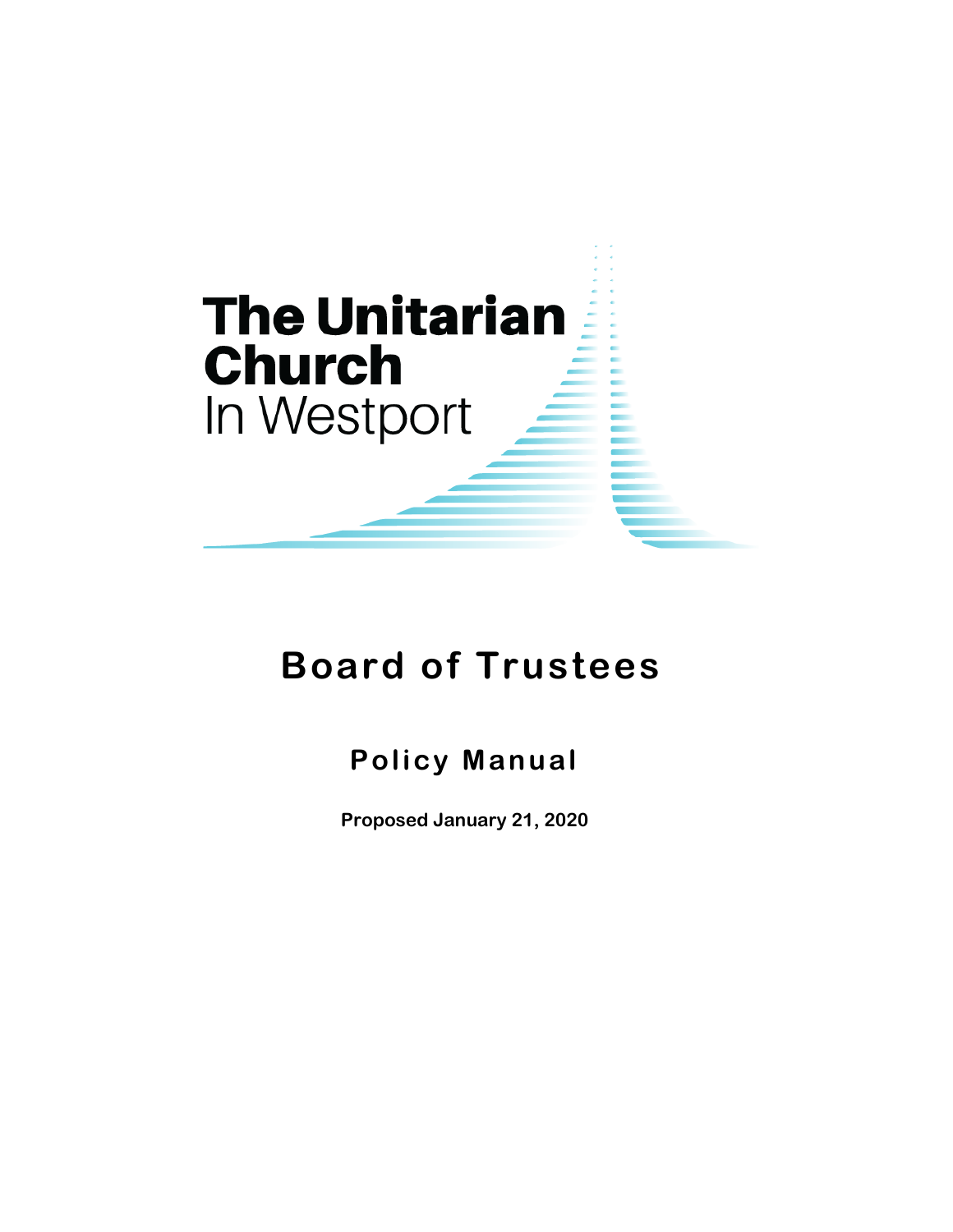|     | <b>Table of Contents</b>                       |    |
|-----|------------------------------------------------|----|
| 1.0 | Mission & Ends Policies                        | 3  |
| 2.0 | <b>Governance Process Policies</b>             | 4  |
|     | Authority & Delegation                         | 4  |
|     | Governance & Accountability                    | 4  |
|     | Linkage to the Congregation                    | 5  |
|     | <b>Board Covenant</b>                          | 6  |
|     | <b>Expectations of Board Members</b>           | 6  |
|     | <b>Removal of Board Member</b>                 | 7  |
|     | <b>Board Meetings</b>                          | 7  |
|     | <b>Cost of Governance</b>                      | 7  |
|     | <b>Board Communication</b>                     | 7  |
|     | <b>Conflict of Interest</b>                    | 9  |
| 3.0 | <b>Limitations Policies</b>                    | 11 |
|     | Treatment of Congregants, Friends and Visitors | 11 |
|     | <b>Treatment of Staff</b>                      | 12 |
|     | Financial Planning and Budgeting               | 12 |
|     | <b>Financial Conditions and Activities</b>     | 12 |
|     | <b>Continuous Operations Plan</b>              | 13 |
|     | <b>Asset Protection</b>                        | 13 |
|     | <b>Compensation and Benefits</b>               | 13 |
|     | Communication and Support of the Board         | 13 |
| 4.0 | Board – Executive Relationship                 | 14 |
|     | Unity of Control                               | 14 |
|     | Accountability of the Senior Minister          | 14 |
|     | Delegation to the Senior Minister              | 15 |
|     | <b>Monitoring Senior Minister Performance</b>  | 15 |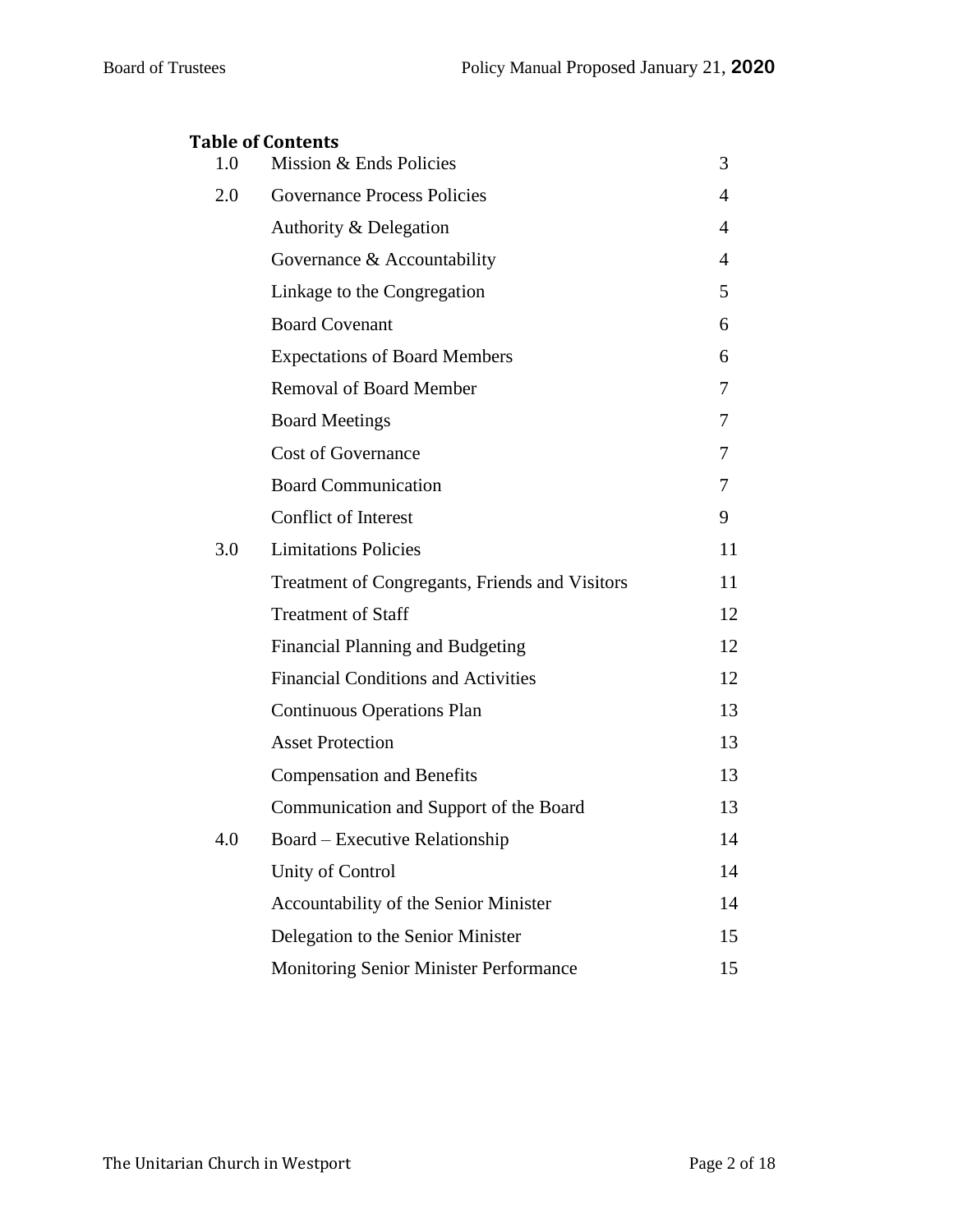#### **Mission**

The Unitarian Church in Westport is a diverse and welcoming religious community, free of creed and dogma, and open to people of all backgrounds and beliefs.

**WE INSPIRE** and support individual spiritual growth. **WE CONNECT** through worship, music, learning, and caring ministries. **WE ACT** in the service of peace and justice.

- **1.0 GLOBAL ENDS STATEMENT**: The Unitarian Church in Westport embodies beloved community working toward spiritual and social transformation within, among and beyond ourselves.
- **1.1 INSPIRE:**TUCW is where the lives of children, youth and adults of all ages are –
- **1.1.1 Deepened** spiritually in worship that guides them in individual and communal responses to the sacred; **enriched** through expanded religious understanding, and **uplifted, sustained** and transformed by living out UU principles; (*Priority end since 3/2017)*
- **1.1.2 Embraced** in a community of spirit and love where they can open themselves to pastoral care in times of joy, sorrow and transition, and are committed to the well-being of one another;
- **1.2 CONNECT:** TUCW is a community of welcome and support for members, friends, and visitors on their spiritual journeys.
- **1.2.1 We embrace** diversity, see differences as opportunities for growth, and build relationships of friendship mutual support and understanding.
- **1.2.2 We encourage** a culture of meaningful engagement among Congregants that embodies our Unitarian Universalist values and principles.
- **1.2.3 We celebrate** lives of generosity and responsibility sharing our time, resources and talents to sustain our vibrant religious community.
- **1.2.4 We become** a sustainable, robust Congregation comprised of all generations. (*Top Priority end since 9/2019)*
- **1.3 ACT:** TUCW opens possibilities for everyone to act meaningfully and visibly. Beyond our walls, we--.
- **1.3.1 Build authentic relationships** with people across all differences. (*Priority end since 3/2017)*
- **1.3.2 Proclaim the transformative power of our principles,** practicing liberal religious values in the public arena.

The Unitarian Church in Westport **Page 3 of 18**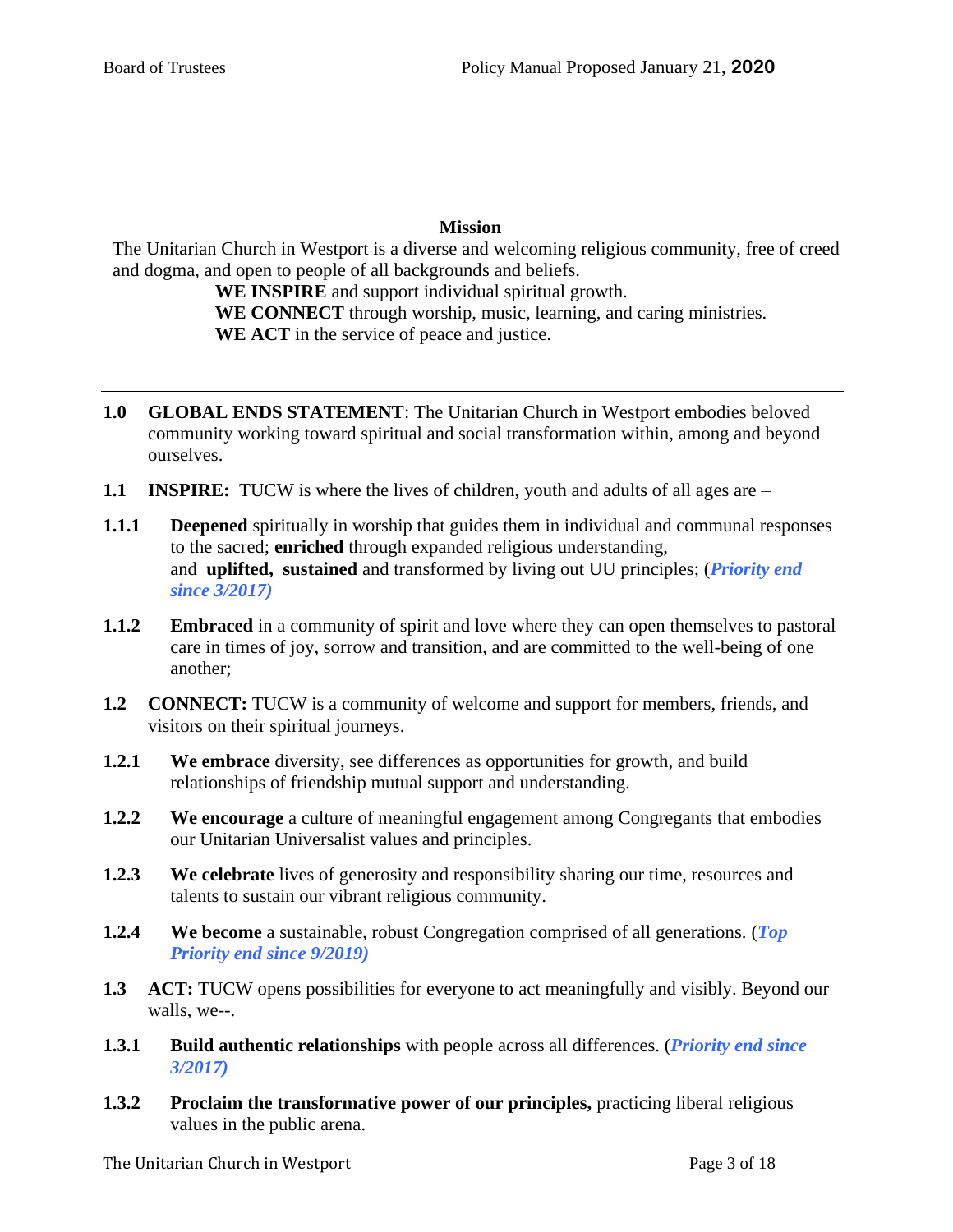- **1.3.3 Live out our commitment to dismantling injustice, racism and gender inequity.**
- **1.3.4 Provide fully accessible and inspirational space** for events of community dialog and community ministries.

#### **1.3.5 Minimize our impact on the Earth and work to heal our planet.**

#### **2.0 Governance Process Policies**

- **2.1 Authority:** The Congregation elects the Board of Trustees to ensure the Congregation is financially healthy, well governed and achieving its mission. The Constitution of The Unitarian Church in Westport and the laws of the State of Connecticut entrust the board with the oversight of the property and business affairs of the Congregation, which it exercises in cooperation with the Senior Minister who, as CEO, serves as its spiritual, programmatic, and administrative leader.
- **2.2 Delegation:** The Board of Trustees exercises this authority primarily by setting policy and delegating its implementation to the staff. The Board may, from time to time, establish committees to help carry out its responsibilities, but will never substitute any committee or individual's expert judgment for the Board's deliberative process and ultimate authority. To preserve Board holism, committees will be used sparingly.

#### **2.3 Governance Accountability & Process**

- **2.3.1 Accountability:** The Board is accountable to the Mission of the Congregation and as such will focus chiefly on intended long-term values and impacts, and not on the administrative or programmatic means of attaining those effects.
- **2.3.2 Direction Through Policy**: The Board will inspire the Congregation and the staff through the establishment of broad written policies reflecting the Board's values and perspectives about ends to be achieved and means to be avoided. Those policies will direct the staff, but the administrative and programmatic means of attaining the ends to be achieved are staff responsibilities.
- **2.3.2.1** The Board will initiate policy and not merely react to staff initiatives;
- **2.3.2.2** Requests for the Board to act on a management item will be referred to the appropriate ministry leader for decision;
- **2.3.2.3** The Board will govern primarily by:
	- a. Discerning and articulating the Unitarian Church in Westport's mission and vision of ministry;
	- b. Creating and monitoring written policies to guide TUCW's ministry;
	- c. Monitoring the progress on achieving ends;
	- d. Monitoring and evaluating TUCW's leadership, including itself.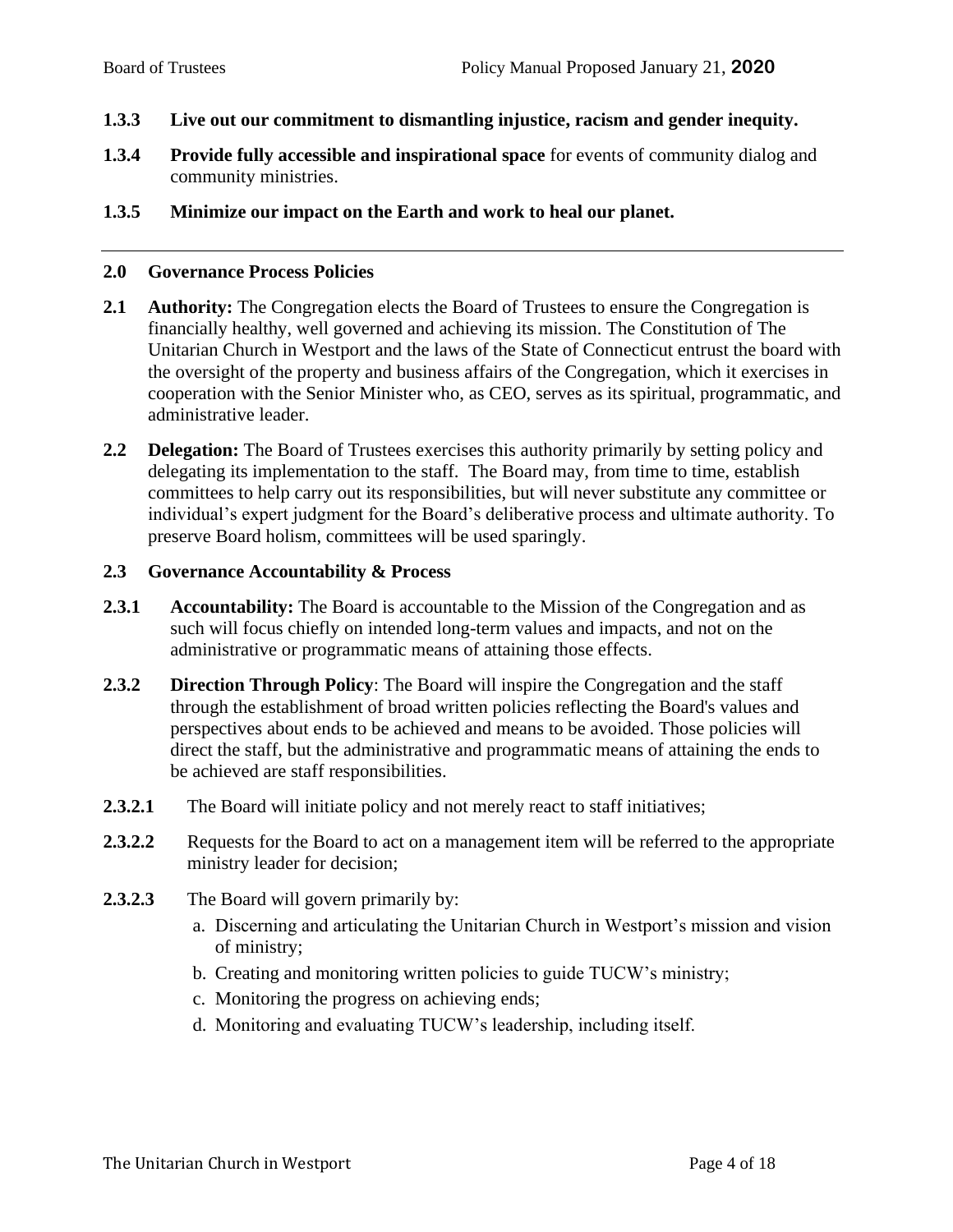- **2.3.3 Process:** The Board will commit to providing competent governance through ongoing development, including orientation of new Board members in the Board's governance process and practices, and periodic discussion of process improvement. The Board will operate with transparency and in full accordance with the Constitution of the Congregation and written policies. The Board will maintain a central record of its policies and actions.
- **2.3.4 Linkage with the Congregation**: The Board will forge and maintain strong and trusting linkages with the Moral Owners of TUCW, which the Board has identified as:
	- a. The Mission of the Congregation
	- b. The Current Congregation
	- c. Unitarian Universalism
	- d. Future Congregants
	- e. The Wider Community
- **2.3.4.2** The relationships that the Board must establish, maintain, clarify, and protect include not only its relationship with the current congregation, but also its relationships with all of the remaining Moral Owners of the congregation.
- **2.3.4.3** The Board will plan two-way communications activities with the Congregation as part of its annual governance agenda. Such linkage plans will build upon the following example elements:

#### **2.3.4.3.1 Board Reports to the Congregation**:

- a. Open Board meetings
- b. Policy Manual available on the website and upon request by any member
- c. Minutes of meetings and draft agendas available online and posted in the Foyer
- d. Periodic informational postings, E-Soundings and Currents articles
- e. Responses to inquiries, concerns, criticisms, and other feedback

#### **2.3.4.3.2 Feedback from the Congregation**:

- a. Congregants can give feedback to the entire board at open board meetings
- b. Board member presence and participation at Congregation events
- c. Listening and feedback sessions (Hosted Coffee Hours)
- d. Governance education sessions (e.g. Gallery Walks)
- e. Congregational Surveys
- **2.3.4.4 Complaints to the Board:** The Board and its members have an ongoing duty to listen to and be in conversation with the Congregation. Members and friends will be encouraged to share ideas and to engage in constructive dialogue with Board members. This may include bringing complaints and grievances to the attention of Board members.
- **2.3.4.5 Feedback to the Board:** The Board and its members have an ongoing duty to listen to and be in conversation with the Congregation. Members and friends will be encouraged to share ideas and to engage in constructive dialogue with Board members. This may include bringing complaints and grievances to the attention of Board members.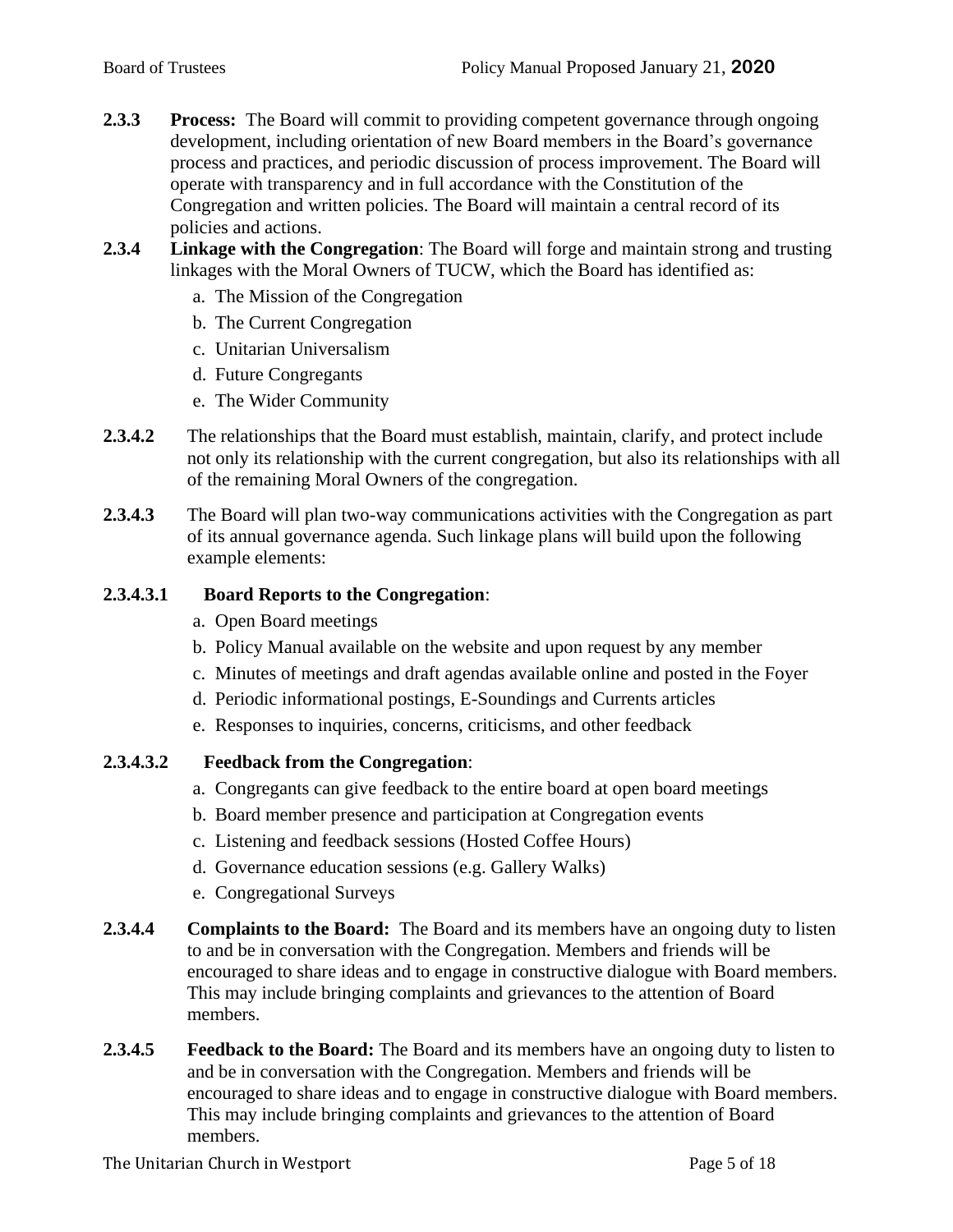- **2.3.4.6 Sharing Feedback**: Board members are encouraged to share any feedback they receive from congregants with other board members in a monthly feedback report. Similar to feedback from gallery walks and coffee hours, board members should share a simple anonymous, one or two sentence summary of any significant feedback they have heard. Action or response to such items from either the Board or ministry is not expected.
- **2.3.4.7 Board Discretionary Responses:** The Board as a body has the discretion to decide whether to take up, and how to respond to, complaints, criticisms or grievances addressed to the Board. If the Board decides to review or act on a concern, the Board will limit itself to matters involving Board policy, governance, and other general affairs of the Congregation. Complaints or grievances involving matters delegated to the Senior Minister will be referred to him or her as will complaints or grievances involving religious activities. The Board will acknowledge all written complaints as a matter of courtesy.
- **2.3.5 Covenant:** Each year, the Board shall review and renew a Covenant of Right Relations and Behavior for members of the Board, to define how we will engage with each other. Generally, this will occur at the annual Board Retreat, though it can be updated as needed at any board meeting. The current Board Covenant Adopted 09/19/2017 follows:
- **2.3.5.1** We Covenant to:
	- a. Behave as a good model and supporter of the Congregational Covenant of Right Relations.
	- b. Treat each other with respect, kindness and civility.
	- c. Assume good intentions, and remember that our own good intentions do not always prevent negative impact.
	- d. Speak with one voice regarding all decisions made.
	- e. Keep Congregational interests above our own
	- f. Remember we are always seen as board members, and act accordingly.
	- g. Keep debate and opinions about board business within board meetings
	- h. Prepare for participation and respond to any Board communications with care and timeliness.
	- i. Carry our fair share of Board work.
	- j. Be honest when having difficulty.
	- k. Have fun and eat well.
- **2.3.6 Expectations of Board Members**: Board members are expected to:
	- a. **Attend monthly meetings** and come fully prepared by reading all pre-meeting materials especially items on the consent agenda in preparation for acceptance or moving to the discussion agenda;
	- b. **Participate in the work** of the meeting; be mentally present and engaged;
	- c. Agree to a fair share of Board work outside of/between meetings;
	- d. **Between meetings,** read/research issues related to current deliberations or Task Force/Committee work; follow up on assignments and commitments made;
	- e. Behave in an appropriate way as outlined by the Board Covenant and as a representative of church lay leadership;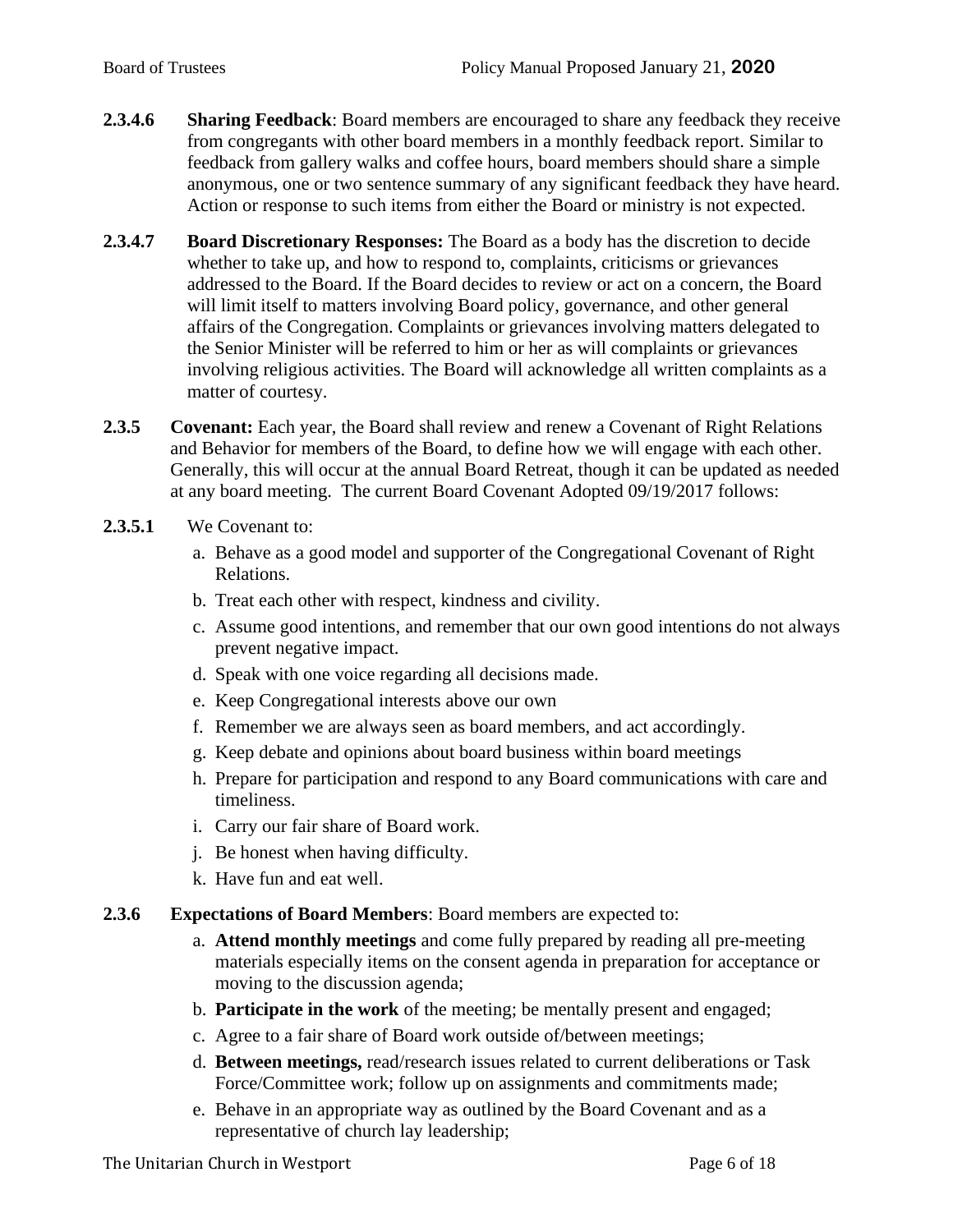- f. Model generous giving of time, talent and treasure;
- g. **Participate actively in Congregational life**: services, social events and major Congregational meetings;
- h. Communicate regularly with fellow Board members between meetings via electronic or other means;
- i. **Attend an annual Board Retreat** to plan the years' goals and ensure group cohesion;
- j. Attend and participate in such other meetings and educational sessions as necessary to fully carry out the work of the Board.
- **2.3.7 Removal of Board Member:** A Board member can be removed from the Board for just cause by a two-thirds (2/3) vote of the entire Board at two consecutive board meetings at least 28 days apart.
- **2.3.8 Board Meetings:** Board meeting agendas shall be drafted by the President and distributed for review at least one week prior to the meeting. Board meeting agendas should be structured to be manageable within a reasonable meeting timeframe, preferably no longer than two hours. Minutes shall be produced following each meeting in a timely manner and shall be communicated to the Congregation.
- **2.3.9 Cost of Governance:** Because poor governance costs more than learning to govern well, the Board will invest in its governance capacity. Accordingly,
- **2.3.9.1** Training will be used to orient new and prospective leaders, as well as to maintain and increase existing Board member skills and understandings.
- **2.3.9.2** Outside assistance will be arranged so that the Board can exercise confident control over organizational performance.

#### **2.4 Board Communication Policy**

- **2.4.1 Purpose**: This policy seeks to provide guidelines for ensuring appropriate, accurate, timely, civil and thorough communication within and among the Board of Trustees of The Unitarian Church in Westport.
- **2.4.2 Face to Face Communication**: Regular Board Meetings are held on the third Tuesday of the month at 7:00 PM.
	- a. Any schedule changes (cancellations, date/time changes, additional meetings, etc.) are to be communicated by the Secretary to all Board members. It is the responsibility of the Secretary and the Board President to ensure that all Board members are made aware of any meeting changes.
	- b. In the event of the need for additional Board meetings to address imminent church business, members will be noticed as above.
	- c. The date and time (location assumed as church) of Board Meetings will be also included in the Sunday Bulletin (order of service) the Sunday before the meeting and included in e-Soundings;
	- d. In the event of an urgent change (changes that occur in less than two business days prior to a scheduled event) the President will contact Board members by phone or whatever instructions the Board member has provided. For example: meeting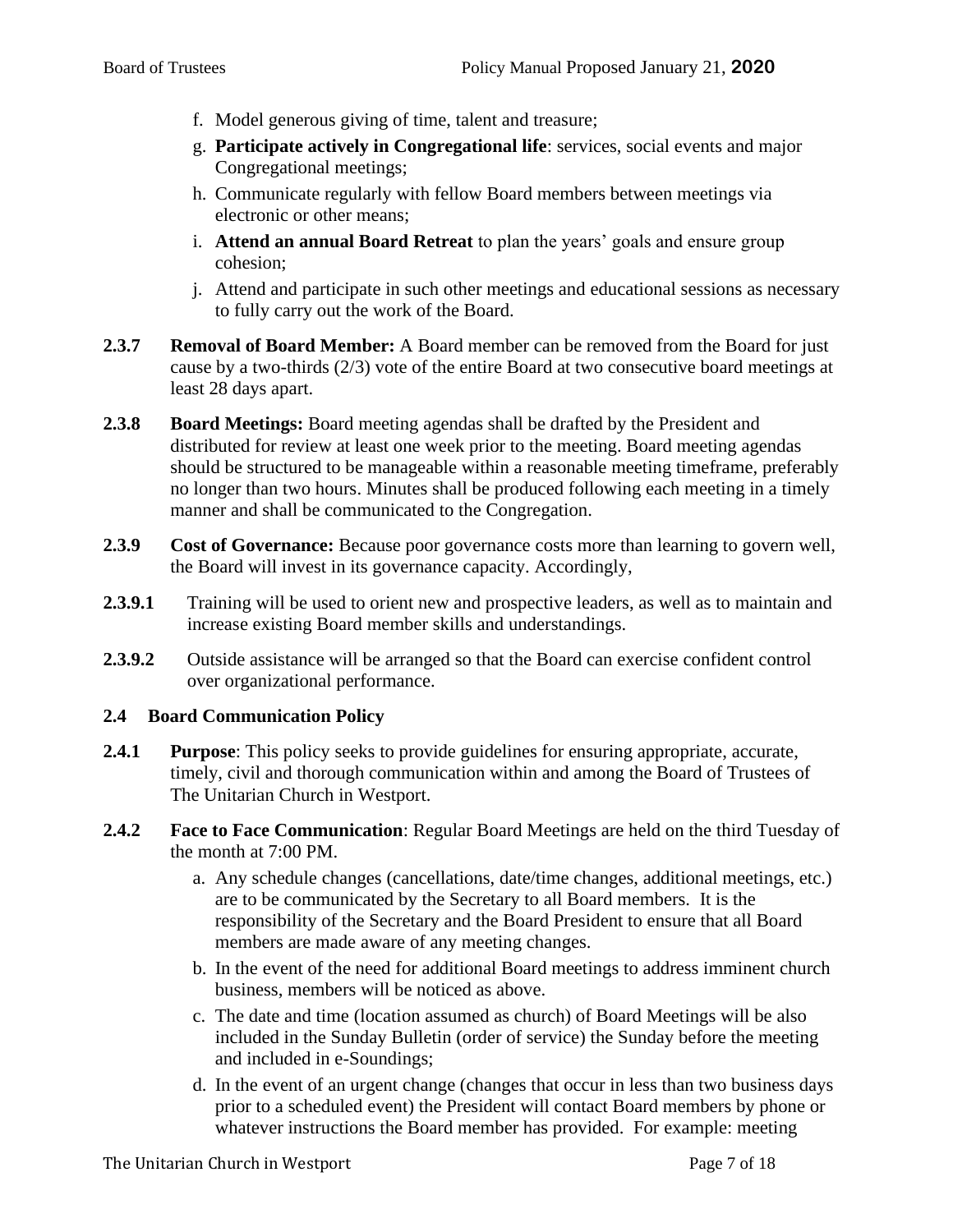cancellations due to inclement weather or lack of quorum.

- e. Linkage events with Moral Owners and Constitution-defined Congregational meetings will be posted on calendars contained in e-Soundings and on [www.uuwestport.org](http://www.uuwestport.org/) and noticed in two successive Sunday Bulletins in the order of service.
- f. The Board President may call a special board meeting by video conference to discuss urgent business that cannot wait until the next regular meeting.

#### **2.4.3 Email Between Board Members:**

**2.4.3.1 Rationale**: Email is an effective medium for information distribution, but used inappropriately can lead to miscommunication, inefficiency and hurt feelings.

#### **2.4.3.2 Guidelines for Board Email communications**:

- a. Email and the use of a Dropbox will be the preferred method of communication among Board members. This vehicle will be used to communicate items such as, but not limited to, agendas, consent agenda items and reports, time and location changes, additional meetings, cancellations, any additional items for review, etc.
- b. All communication must be emailed to the Board members at least two business days prior to the meeting. This implies that each member must be checking their email accounts at least once every two days for any updates.
- c. The importance of an email will be identified in its subject. Emails marked "Please Read" must be fully read by all board members, before the next board meeting if not indicated earlier. Emails marked "Please Respond" must be responded to by all board members within two business days. For an email requesting opinion or action, Board Members should make a fuller reply or indicate when such will be provided. If a Board member fails to respond, agreement may be presumed.
- d. In the event of an urgent change (changes that occur in less than two business days prior to a scheduled event), the Secretary and/or Board President will contact Board members by phone or whatever instructions the Board member has provided. For example: meeting cancellations due to inclement weather or lack of quorum.
- e. It is the responsibility of each Board member to provide the Secretary, with a valid and current email account, a phone number at which they wish to be contacted in case of an emergency and a mailing address where they wish to receive mail. The Secretary is also to communicate any changes to all Board members.
- f. As a courtesy to the fellow Board members, each Board member is asked to notify the President if they will not be attending a planned Board Meeting, at least one day prior to the meeting. This will avoid having situations where there is no quorum.
- **2.4.3.3** As pertains to all email, Board Members should:
	- a. Communicate respectfully.
	- b. Reply to all parties in an email communication without deleting specific parties.
	- c. Not forward email regarding Executive Session or Board Huddle discussions to others not on the Board.
	- d. Not forward email received from a fellow Board member concerning TUCW or Board matters without the permission of the person who wrote the email.

The Unitarian Church in Westport **Page 8 of 18** Page 8 of 18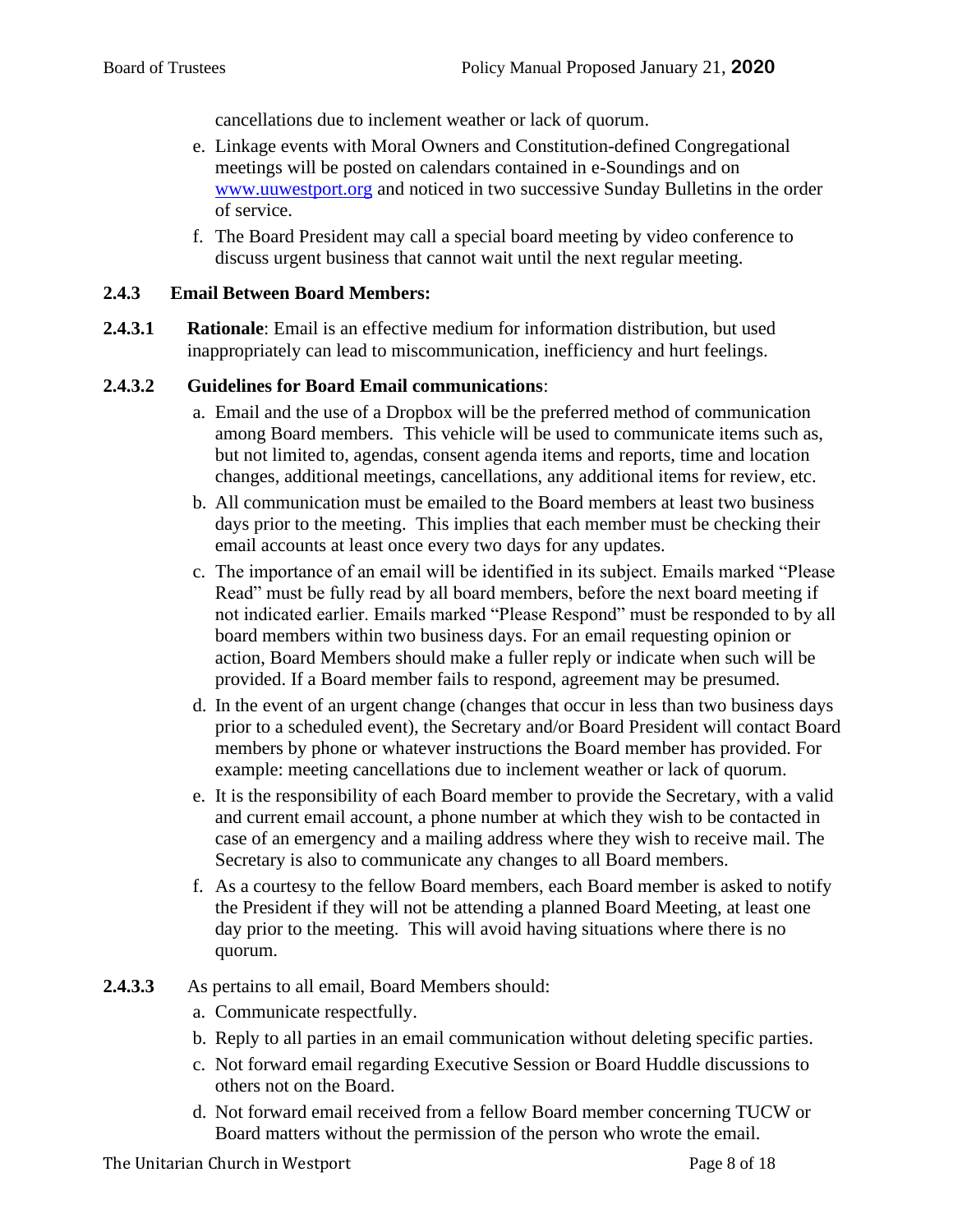- e. Not "blind copy" third parties when emailing a fellow Board member.
- **2.4.3.4** Should a member stray from these guidelines, the President or another Board member is encouraged to gently remind the speaker or writer of our desire for civil and peaceful discourse.
- **2.4.3.5** Limitations of Board Email Communications:
	- a. Lengthy or controversial discussions of topics in preparation for a vote should not be conducted via email.
	- b. Discussions of potentially sensitive topics anything we would not want the public to read - should not be conducted via email.
	- c. Electronic voting can be allowed to continue, within the above limitations.
	- d. Any Board member can request that an item be moved out of email to an in-person meeting.
- **2.4.4 TUCW Board Communication Policy Acknowledgment**: This Board Communication Policy [in Appendix] will be included in the information packets distributed to all Board members. At the start of each term of office, the Board members will sign this acknowledgment indicating that they have already read the policy.

#### **2.5 Conflict of Interest**

**2.5.1 Rationale:** A Conflict of Interest is any actual or potential situation in which an individual's close relationship to another party would make it difficult for the individual to be unbiased in carrying out his or her obligations. In our Congregation, occasional conflicts of interest are inevitable. Fostering close relationships is a part of our mission (we CONNECT), and TUCW welcomes families to participate in the lay leadership of the Congregation. This policy describes how to identify conflicts of interest, and what to do when they arise.

#### **2.5.2 Identifying a Conflict of Interest**: A conflict of interest requires three things

- a. A fiduciary obligation to the Congregation
- b. A close relationship with a person or company
- c. Any situation where that relationship might conflict with the interests of the Congregation.

#### **2.5.3 Fiduciary Obligations**

- a. All employees of the Congregation have fiduciary obligations to the Congregation
- b. All members of fiduciary committees have fiduciary obligations to the Congregation
- c. All chairs of committees that have allocated budgets
- **2.5.4 Close Relationship with Related Entity**: Basic friendships are not usually close enough to cause a conflict of interest, but individuals should use good judgment. When it doubt, report the conflict as described below:
- **2.5.4.1** In addition, employment/employee relationships are considered "close."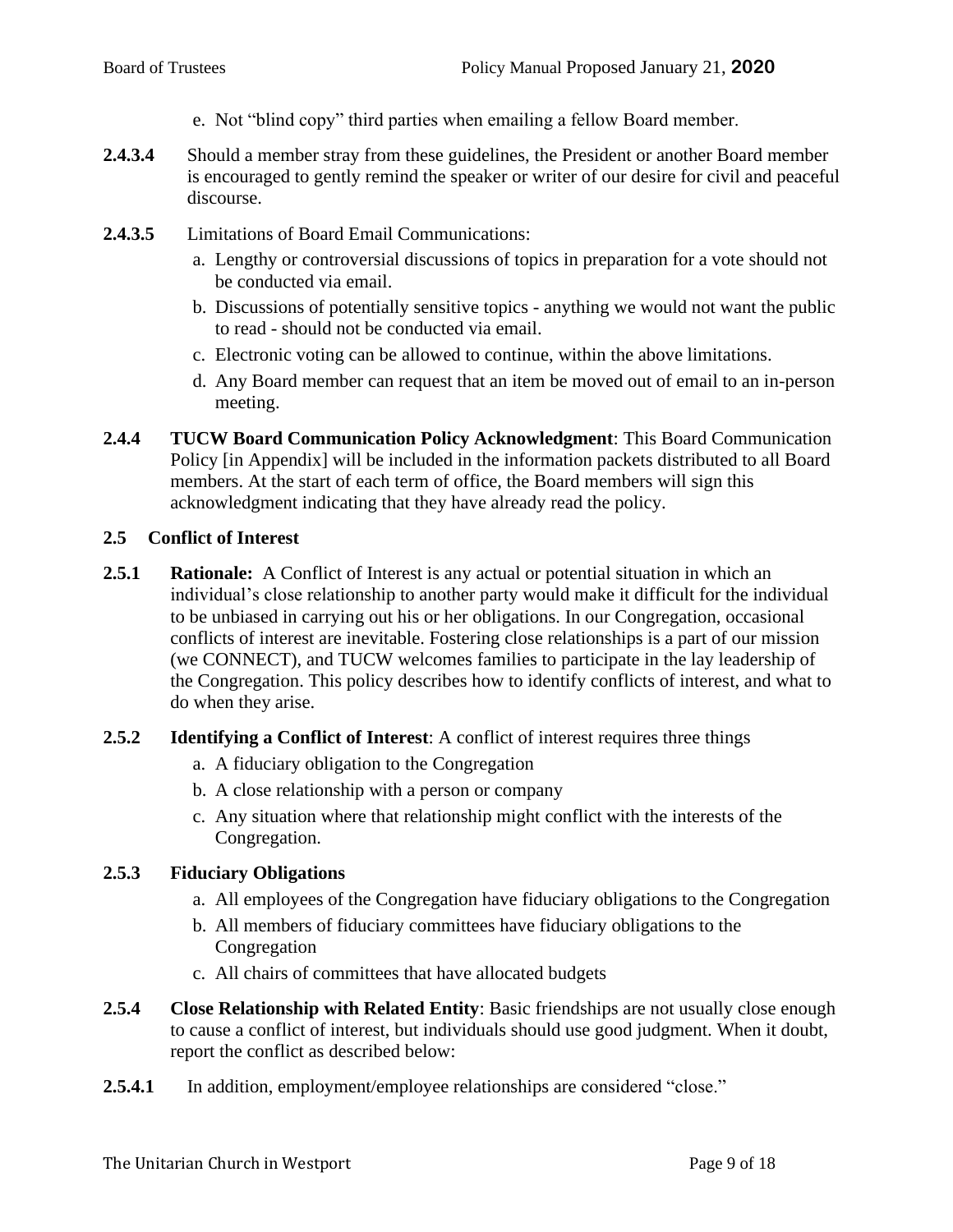**2.5.4.2** Any transaction that involves a payment to the Related Entity (for example, sale, purchase, lease of assets, employment or contracting for services, investments or deposit of funds)

2.5.4.3 Appointment or election to a fiduciary committee. The current fiduciary committees are listed below: (*The Board may amend this list from time to time.)*

- a. Nominating and Leadership Development Committee (NDLC)
- b. Auditing Committee
- c. Endowment Committee
- d. Committee on Ministries
- e. Ministerial Search Committee
- f. Year-Round Stewardship Committee
- g. Finance Committee
- h. Human Resources Committee
- **2.5.5 Conflicts of Loyalty:** We acknowledge that conflicts of loyalty sometimes arise that do not involve financial gain. We encourage (but do not require) that relationships and affiliations that might result in a future conflict of loyalty be disclosed and discussed, such as serving on other nonprofit boards or for-profit boards, or close relatives serving on other committees at TUCW. We know that relationships and affiliations have potential for both conflicts of loyalty and collaborative benefits, and open discussion of such situations allows for informed and thoughtful choices.
- **2.5.6 What to do when a Conflict of Interest Arises**: Anyone who recognizes a conflict of interest must report it immediately (even if it is recognized while the situation unfolds). Conflicts of interest should be reported as follows:
- **2.5.6.1** All conflicts of interest shall be reported to both the Board President and the Senior Minister;
- **2.5.6.2** Conflicts of interest that involve the Senior Minister or the President of the Board shall be reported to the Board. In the case of a conflict involving the Senior Minister the Board will meet in Executive Session without the Senior Minister present. In the case of a conflict involving the Board President, the Board and Senior Minister will meet in Executive Session without the Board President present.
- 2.5.7 All reported conflicts of interest shall be decided upon by the Board of Trustees, as follows:
- **2.5.7.1** The individual(s) involved in the conflict shall be invited to make a statement, either verbal or in writing, to the Board before deliberations;
- **2.5.7.2** The Board shall deliberate in Executive Session without those individual(s) present;
- **2.5.7.3** The Board will decide what action to take. The action could include one or more of:
	- a. Decide that the potential conflict of interest will not interfere with the fiduciary obligations;
	- b. Removing the individual with the close relationship from consideration or appointment to a fiduciary committee;

The Unitarian Church in Westport **Page 10 of 18** Page 10 of 18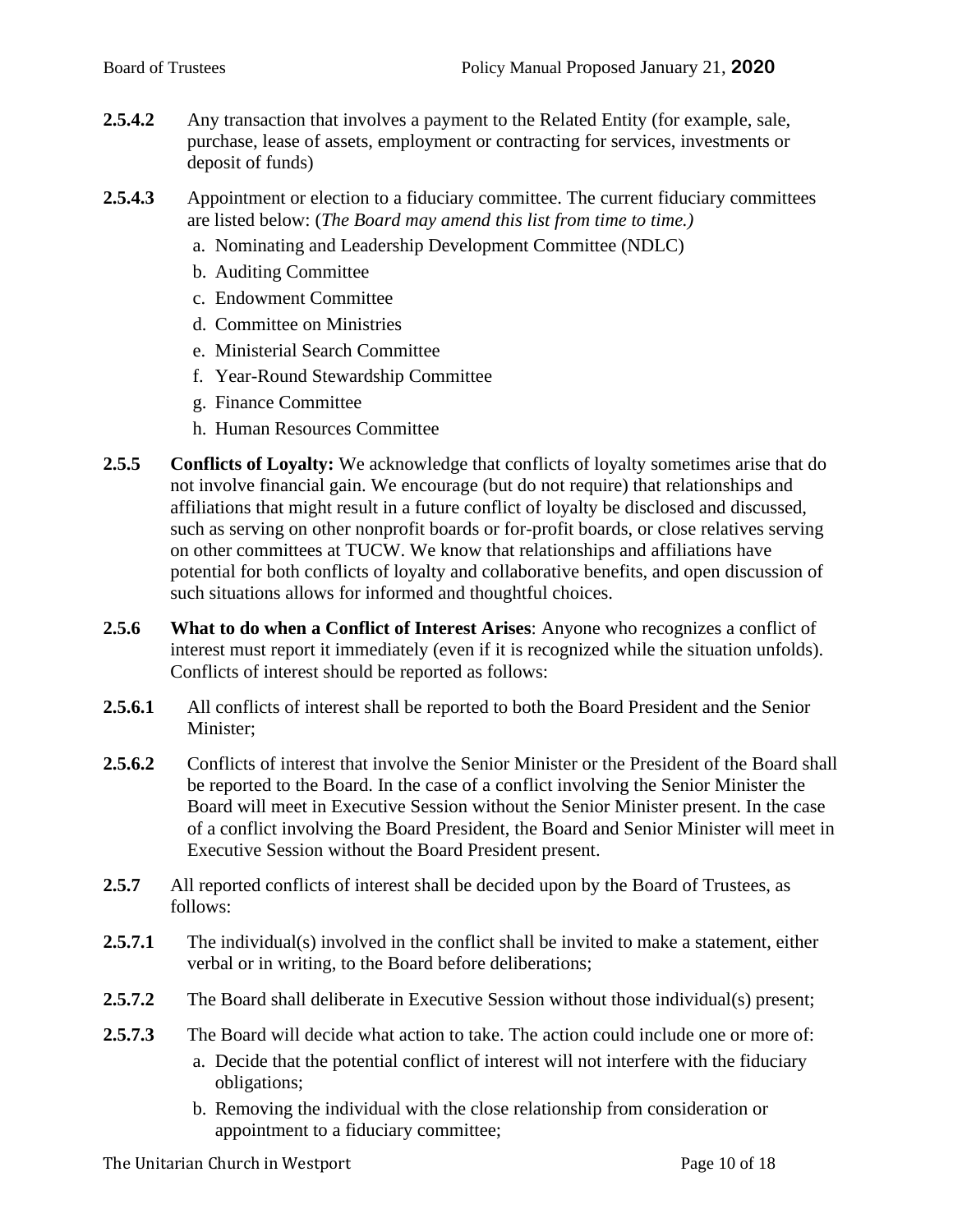- c. Recusing the member with the fiduciary interest from the situation, which will likely involve having the individual leave the room during any discussion / deliberation about the situation;
- d. Other action as deemed appropriate.
- **2.5.8 Communication**: The Senior Minister/CEO shall assure that all individuals with a fiduciary obligation are informed of this policy. Each current individual with a fiduciary obligation shall:
	- a. Acknowledge receipt of this policy, and
	- b. Disclose any interests in or relationships with individuals or organizations that might cause, or might reasonably be seen as being likely to cause, a conflict of interest.
	- c. The Nominating Committee shall present this policy to any member or friend of TUCW under consideration for appointment or election to a fiduciary committee. The Board President is responsible for communicating the policy to any member or friend of TUCW under consideration for appointment to a Board committee. The individual under consideration shall not be nominated unless the Board approves the nomination in the process described above.
	- d. The Senior Minister/CEO shall assure that all contracts for consulting services protect the TUCW from conflicts of interest on the part of the consultant.
- **2.5.9 Conflicts of Commitment:** No individual with a fiduciary obligation may use or influence the use of the TUCW's financial, personnel, or other resources for personal benefit, or for any purposes other than the achievement of the ends of TUCW.
- **2.5.10 Employment of Members:** Without prior approval of the Board, a member may not apply for or accept employment with TUCW or be paid for services to TUCW. A member may resign their membership contingent upon employment.
- **2.5.11 Gifts:** Officers, employees, trustees, and committee members may not accept gifts, loans, or pledges of behavior, of any kind, from any source, that could be interpreted as attempting to inappropriately influence any action taken by them on behalf of TUCW.
- **2.5.12 Delegation of Authority:** The Board of Trustees may delegate any of its responsibilities under this policy to a specially appointed committee of the Board or the Nominating Committee as appropriate.

#### **3.0 Limitations Policies**

- **3.1** The Senior Minister shall not cause or allow any practice, activity, decision, or Congregational circumstance that is unlawful, in violation of professional ethics or commonly accepted business practices, or inconsistent with our values.
- **3.2 Treatment of Congregants, Friends and Visitors:** With respect to interactions with Congregants, friends and visitors of the Congregation the Senior Minister shall not allow conditions, procedures, or decisions that are unsafe, disrespectful, unnecessarily intrusive, or that fail to provide appropriate confidentiality and privacy. Accordingly, the Senior Minister shall not: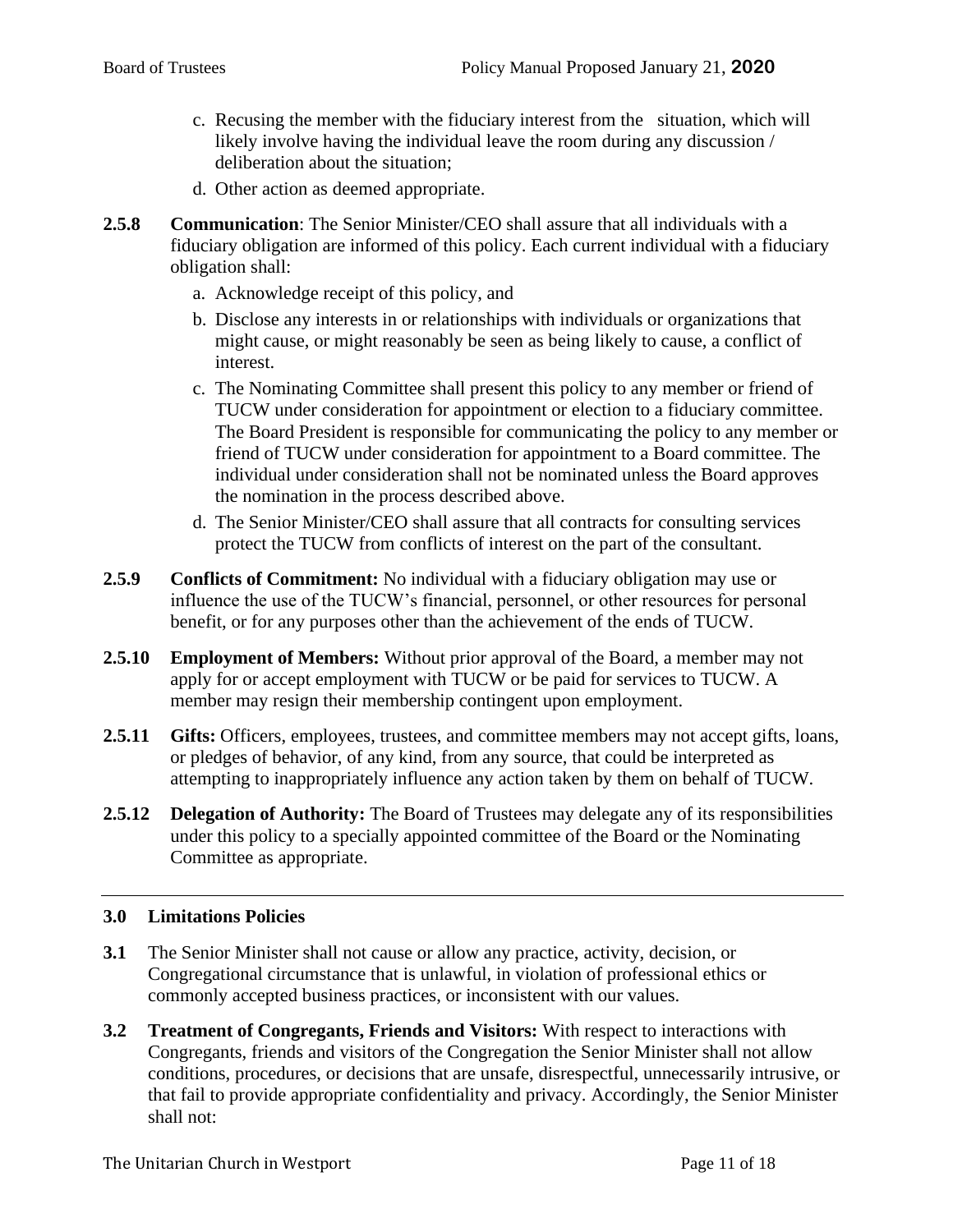- **3.2.1** Violate the confidentiality of Congregant pledge information, except as required by congregants of the Finance and Annual designated individuals to carry out their responsibilities.
- **3.2.2** Fail to provide a reasonable level of safety, upkeep, access and functionality for of the facilities.
- **3.2.3** Fail to maintain and enforce procedures to ensure the safety of individuals while at the Congregation or on the congregation's properties and at Congregation functions.
- **3.2.4** Fail to establish, publicize and follow written policies for processing Congregant grievances and suggestions.
- **3.2.5** Fail to maintain a process to address serious breach of covenant(s).
- **3.3 Treatment of Staff:** With respect to the treatment of paid staff, the Senior Minister shall not cause or allow conditions or practices that are unsafe, unclear, disrespectful or unprofessional. Accordingly, the Senior Minister shall not:
- **3.3.1** Operate without written personnel policies that provide for effective handling of employee evaluation and grievances, and protect against wrongful conditions such as harassment and preferential treatment.
- **3.3.2** Fail to make available to staff a written copy of the personnel policies.
- **3.3.3** Prevent staff from approaching the Board when internal grievance procedures have been exhausted and the employee alleges either that:
- **3.3.4** Board policy has been violated to the employee's detriment, or Board policy does not adequately protect the employee's rights.
- **3.3.5** Discriminate among existing or potential staff/volunteers on a basis other than clearly job-related criteria, individual performance, or individual qualifications.
- **3.4 Financial Planning / Budgeting**: Financial planning for any fiscal year or remaining part of any fiscal year shall not deviate materially from the Board's Ends priorities, risk fiscal jeopardy.
- **3.4.1** Accordingly, the Senior Minister shall not allow budgeting that:
	- a. Fails to communicate a reasonably accurate projection of revenues and expenses, balance sheet changes along with disclosure of planning assumptions.
	- b. Plans the expenditure in any fiscal year of more funds than are reasonably projected to be available in that period.
- **3.5 Financial Conditions & Activities**: With respect to the Congregation's actual, ongoing financial condition and activities, the Senior Minister shall not cause or allow the development of financial jeopardy or deviation from priorities established in Ends policies or the most recent budget plan. The Senior Minister shall not fail to abide by the Financial Policies and any applicable sections of the Constitution. The Senior Minister will not:
- **3.5.1** Fail to Maintain current, accurate, auditable financial records or to make such records available to the Board, authorized auditors or other appropriate persons as requested.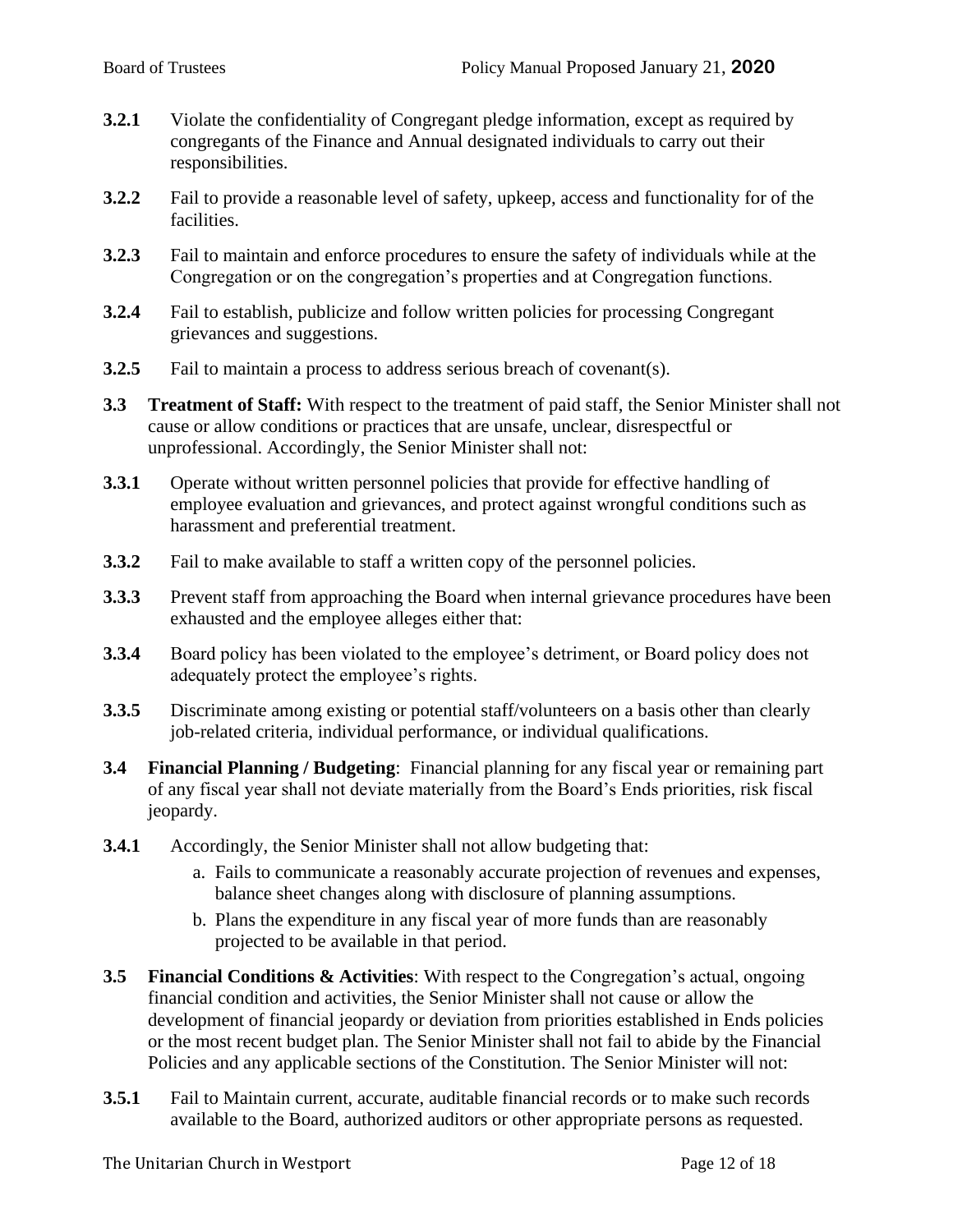- **3.5.2** Fail to settle payroll and other obligations in a timely manner.
- **3.5.3** Allow tax payments or other government-ordered payments or filings to be overdue or inaccurately filed.
- **3.5.4** Commit the Congregation to any contract outside of approved budget authority as outlined in the Financial Policies.
- **3.6 Continuous Operations Plan:** In order to protect the Congregation and Board from sudden loss of the Senior Minister, the Senior Minister shall not fail to maintain an emergency continuous operations plan.
- **3.7 Asset Protection:** The Senior Minister shall not cause or allow Congregation assets to be unprotected, inadequately maintained, or unnecessarily risked. Accordingly, The Senior Minister Shall not:
- **3.7.1** Fail to insure against theft and casualty losses and against liability losses to Board members, staff, and the organization.
- **3.7.2** Allow facilities, premises, and equipment to be subject to improper wear and tear or insufficient maintenance.
- **3.7.3** Fail to protect information, and files from loss or significant damage, or the lack of application of appropriate documentation and retention standards.
- **3.7.4** Fail to seek competitive bids as described in Financial Policies.
- **3.7.5** Receive, process, or disburse funds under insufficient controls.
- **3.7.6** Endanger the organization's public image or credibility.
- **3.8 Compensation & Benefits:** With respect to employment, compensation and benefits to employees, consultants, and contract workers, the Senior Minister shall not cause or allow jeopardy to fiscal integrity and shall not fail to strive for fair compensation. Accordingly, the Senior Minister shall not:
- **3.8.1** Change his or her own compensation, benefits, or allocated professional expenses as established by the Board.
- **3.8.2** Promise or imply permanent or guaranteed employment.
- **3.8.3 Establish** current compensation and benefits that:
	- a. deviate materially from the geographic market for the skills employed, or
	- b. create contractual obligations over a term longer than revenues can be safely projected and in all events subject to losses of revenue.
- **3.9 Communication and Support of the Board**: With respect to providing information and counsel to the Board, the Senior Minister shall not cause or allow the Board to be uninformed or unsupported in its work. Accordingly, the Senior Minister shall not:
- **3.9.1** Fail to submit the monitoring data required by the Board in a timely, accurate, and understandable fashion, directly addressing provisions of the Board policies being monitored.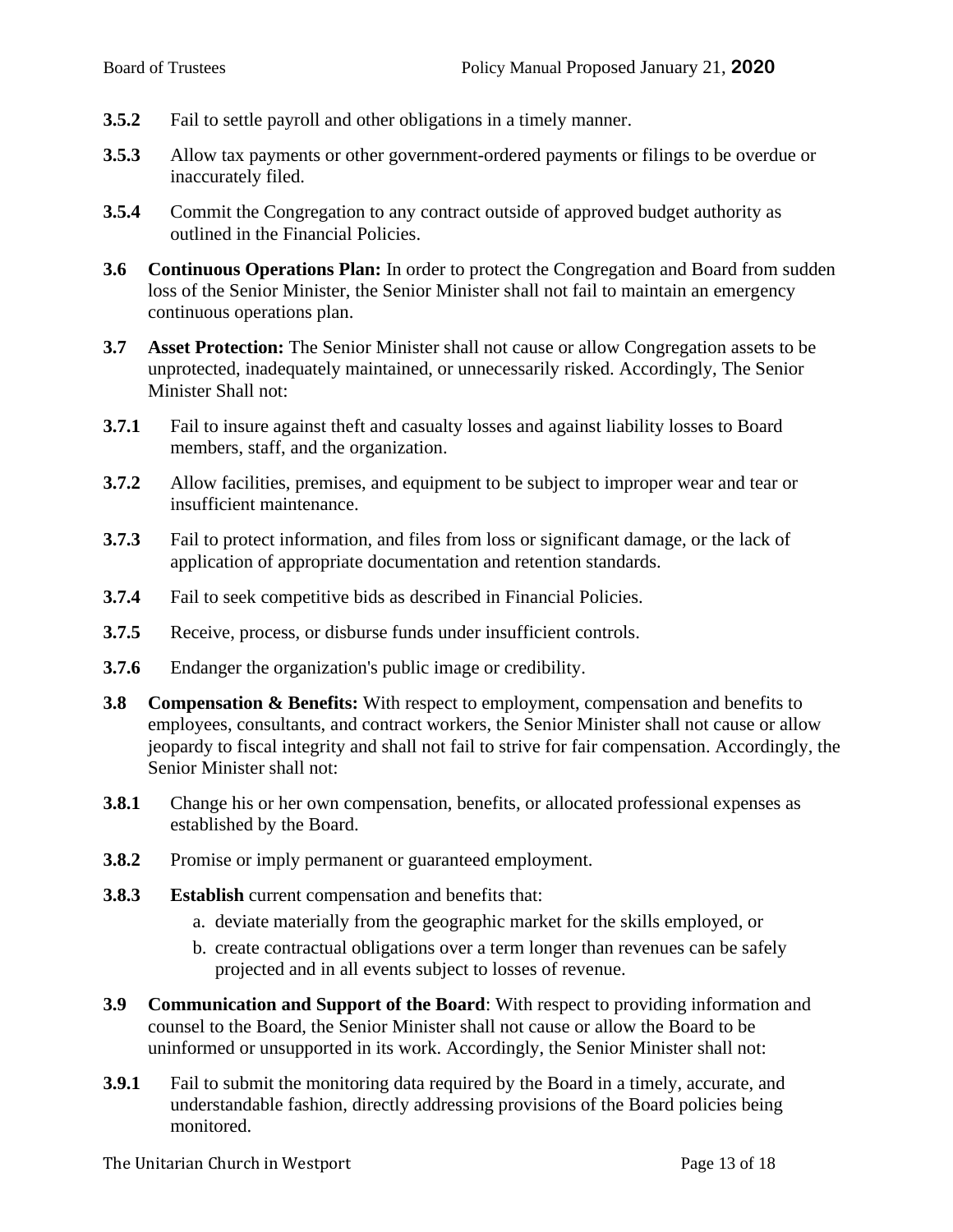- **3.9.2** Fail to report in a timely manner an actual or anticipated non-compliance with any policy of the Board.
- **3.9.3** Fail to report to the Board behavior or conditions that are detrimental to the work relationship between Board and the Senior Minister.
- **3.9.4** Fail to advise the Board if, in the Senior Minister's opinion, the Board is not in compliance with its own policies.
- **3.9.5** Fail to recommend changes in Board policies, as the need becomes known to the Senior Minister.
- **3.9.6** Deal with the Board in a way that favors or privileges certain Board members over others.
- **3.9.7** Make public statements about the position of the Congregation, if the official position is not formally adopted.
- **3.9.8** Fail to schedule and organize periodic Congregational meetings as needed and any necessary pre-Congregational meetings.
- **3.9.9** Fail to inform the board in a timely manner of relevant public policy initiatives, material public events of the organization, and material external and internal changes, particularly changes in the assumptions upon which any Board policy has previously been established.

#### **4.0 Board – Executive Relationship -**

- **4.1 Global Board-Management Delegation Policy**: The Board's official connection to Congregation operations, achievements and conduct is solely through delegated authority to the Senior Minister.
- **4.2 Unity of Control**: Only officially passed motions of the Board are binding on the Senior Minister.
- **4.2.1** Decisions or instructions of individual Board members, officers, or Task Groups are not binding on the Senior Minister except in instances when the Board has specifically authorized such exercise of authority.
- **4.2.2** In the case of Board members or Task Groups requesting information or assistance without Board authorization, the Senior Minister may refuse such requests that require, in the Senior Minister's opinion, a material amount of staff time or funds, or are nonproductive.
- **4.3 Accountability of the Senior Minister**: The Senior Minister is the Board's link to operational achievement and conduct, so that all authority and accountability of staff and operational committees, as far as the Board is concerned, is considered the authority and accountability of the Senior Minister.
- **4.3.1** The Board shall refrain from giving instructions to persons who report directly or indirectly to the Senior Minister.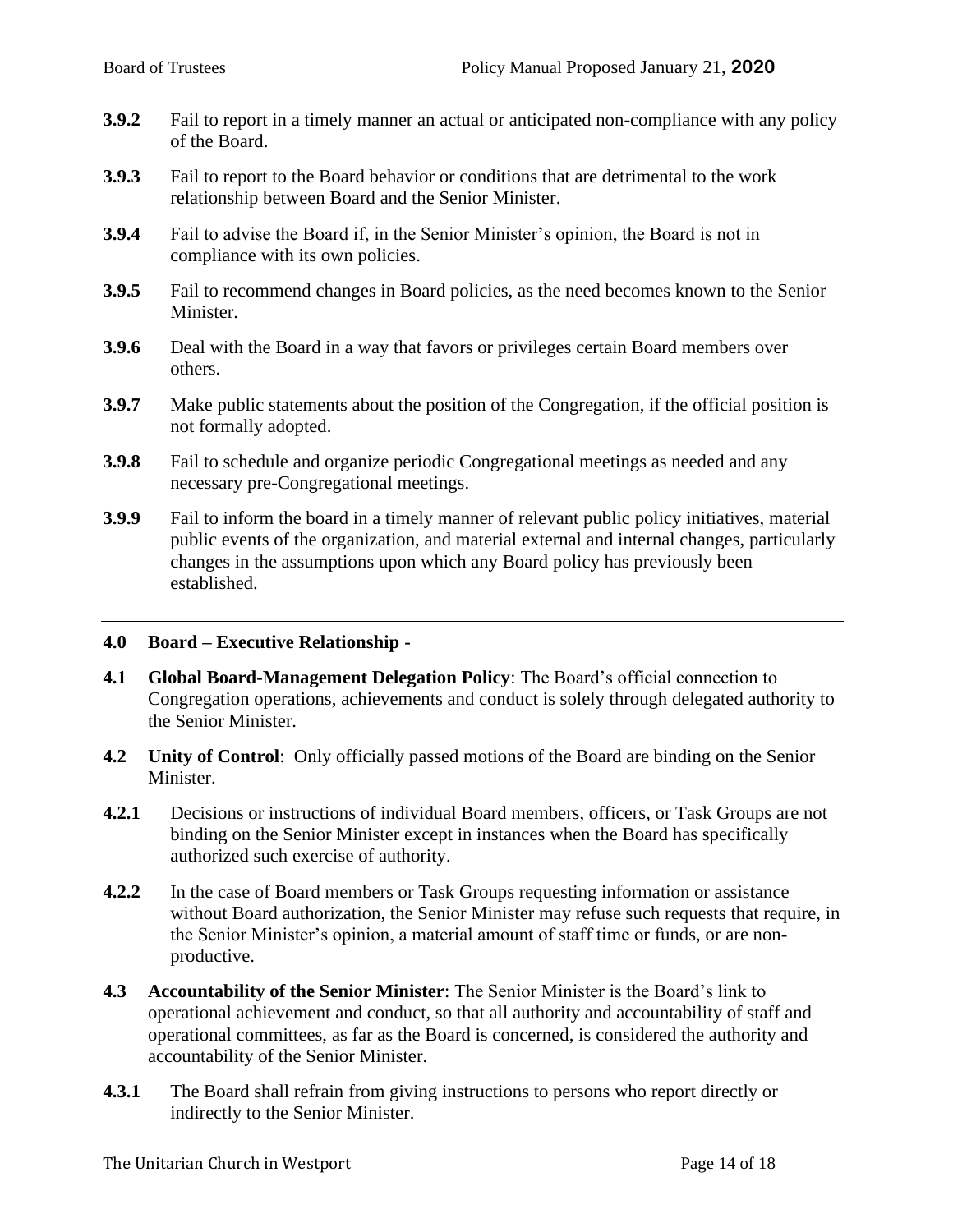- **4.3.2** The Board will not evaluate, either formally or informally, any staff or volunteer committee other than the Senior Minister.
- **4.3.3** The Board will view Senior Minister performance as identical to organizational performance so that organizational accomplishment of Board-stated Ends and adherence to Executive Limitations will be viewed as successful Senior Minister performance.
- **4.4 Delegation to the Senior Minister**: The Board delegates to the Senior Minister all authority and responsibility to achieve the chosen Ends of TUCW subject to Executive Limitations and the TUCW Constitution. The Board will instruct the Senior Minister through written policies that prescribe the organizational Ends to be achieved and describe organizational situations and actions to be avoided, allowing the Senior Minister to use any reasonable interpretation of these policies.
- **4.4.1** The Board will develop policies instructing the Senior Minister to achieve designated results, for designated recipients, at a designated cost. These policies will be developed systematically from the broadest, most general level to more defined levels and will be called Ends policies. All issues that are not Ends issues as defined here are means issues.
- **4.4.2** The Board will develop policies that limit the latitude the Senior Minister may exercise in choosing the organizational means. These limiting policies will describe those practices, activities, decisions, and circumstances that would be unacceptable to the Board even if they were to be effective.
- **4.4.3** Policies will be developed systematically from the broadest, most general level, and they will be called Executive Limitations policies.
- **4.4.4** The Board will never prescribe organizational means delegated to the Senior Minister.
- **4.4.5** As long as the Senior Minister uses any reasonable interpretation of the Board's Ends and Executive Limitations policies, the Senior Minister is authorized to establish further procedures, make decisions, take actions, establish practices, and pursue activities.
- **4.4.6** The Board may change its Ends and Executive Limitations policies, thereby shifting the boundary between Board and Senior Minister domains. By doing so, the Board changes the latitude of choice given to the Senior Minister. But as long as any particular delegation is in place, the Board will respect and support the Senior Minister's choices.
- **4.5 Monitoring Senior Minister Performance**: Systematic and rigorous monitoring of Senior Minister performance will be based solely on the expected Senior Minister job outputs: organizational accomplishment of Board policies on Ends and organizational operation within the boundaries established in Board policies on Executive Limitations.
- **4.5.1** Monitoring is simply to determine the degree to which Board policies are being met. Information that does not do this will not be considered to be monitoring information.
- **4.5.2** The Board will acquire monitoring information by one or more of three methods:
	- a. **By internal report**, in which the Senior Minister discloses interpretations, achievements and compliance information to the Board.
	- b. **By external rep**ort, in which an external, disinterested third party selected by the Board assesses achievement of Ends and/or compliance with Board policies.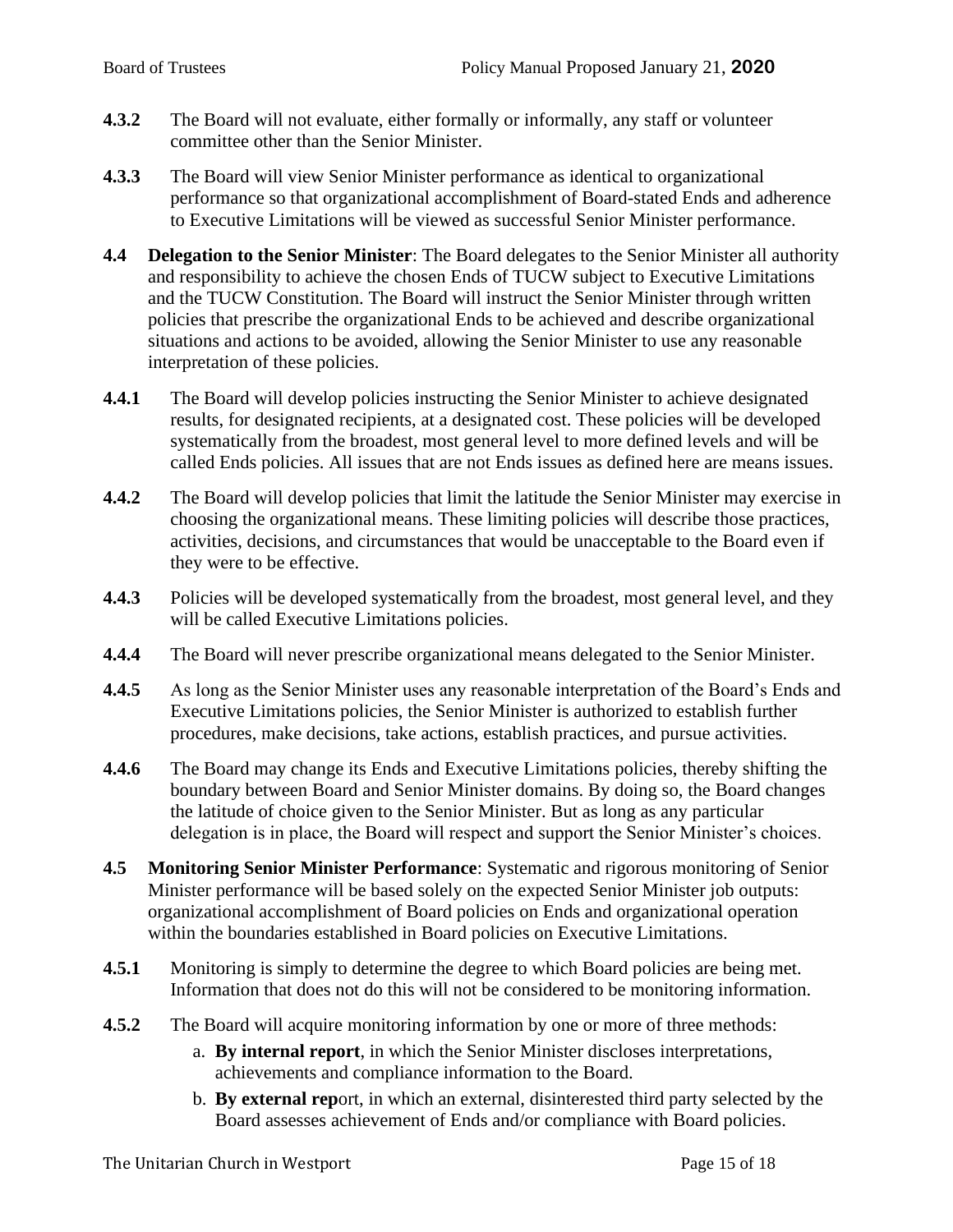- c. **By direct Board inspection**, based on its own initiative and/or on input from congregants, in which a member or members of the Board assess achievement of Ends and/or compliance with Executive Limitations.
- **4.5.3** In every case, the Board will judge (a) the reasonableness of the Senior Minister's interpretation and (b) whether data demonstrate accomplishment of the interpretation.
- **4.5.4** The standard of compliance and achievement shall be any reasonable Senior Minister interpretation of the Board policy being monitored. The Board is the sole judge of reasonableness.
- **4.5.5** All policies that instruct the Senior Minister will be monitored at a frequency and by a method chosen by the Board. The Board can monitor any policy at any time by any method, but will ordinarily depend on a routine schedule maintained by the board.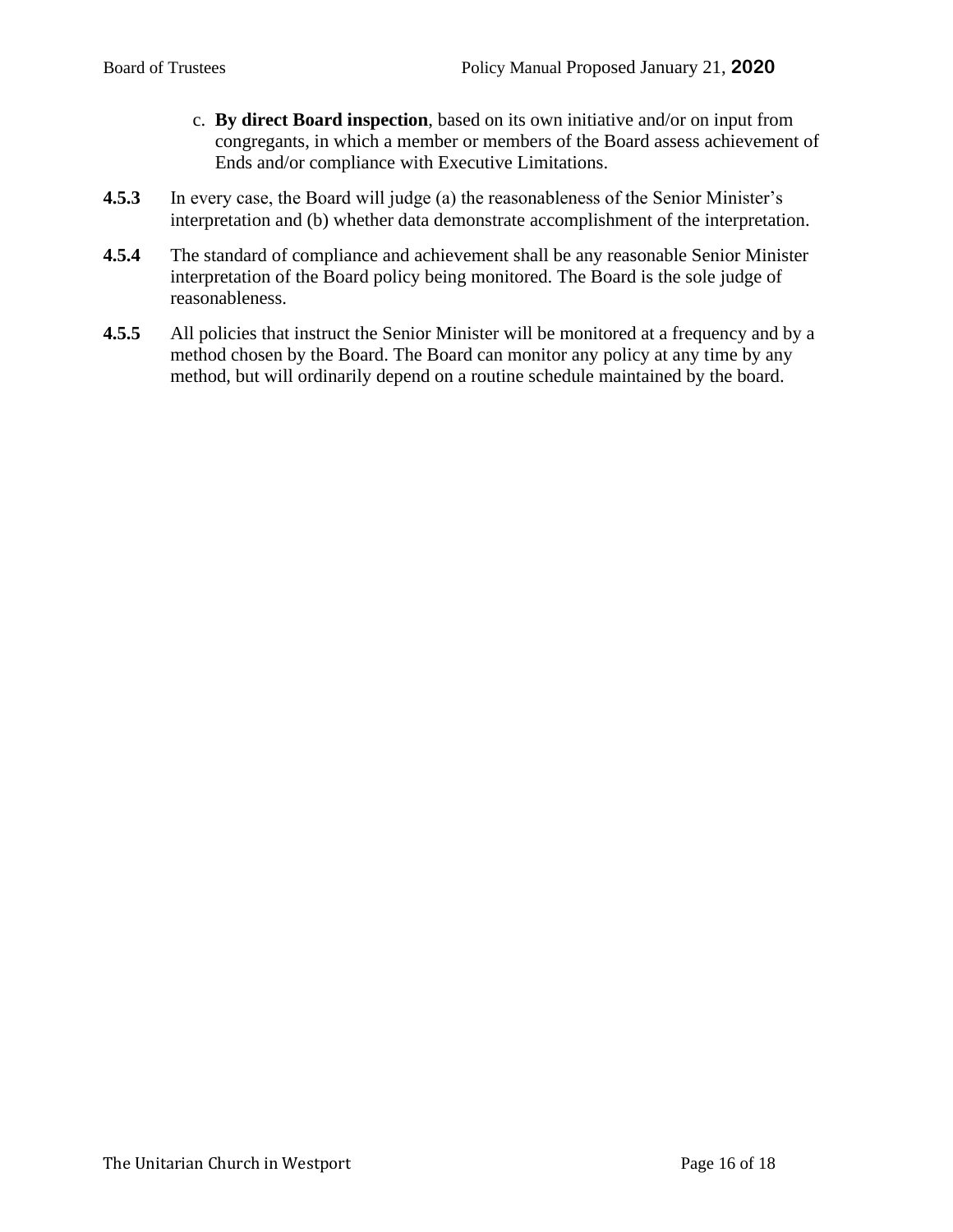## **Appendix – Acknowledgement Forms**

# **Board Communication Policy Acknowledgement Form**

I, hereby acknowledge that I have received a copy of the Unitarian Church in Westport Board Communication Policy.

I understand that my signature below indicates that I have read and understood the

Communication Policy dated **COMMUNICAL COMMUNICATE** 

Name (Print)

Date

Signature